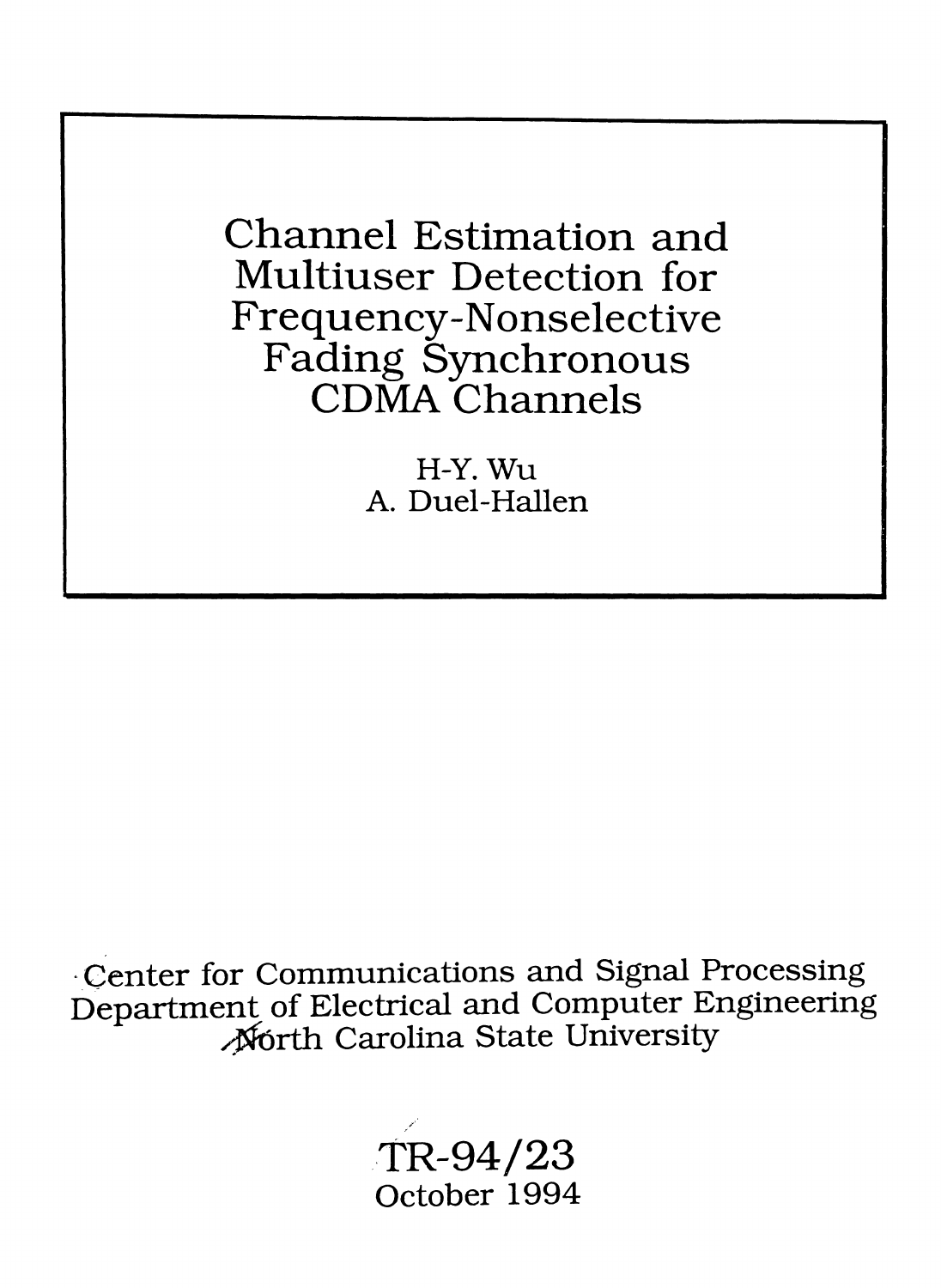# Channel Estimation and Multiuser Detection for Frequency-Nonselective Fading Synchronous CDMA Channels

Hsin-Yu Wu and Alexandra Duel-Hallen

Department of Electrical and Computer Engineering North Carolina State University, Raleigh, NC 27695-7911 phone/fax: (919) 515-7352/5523 internet: hwu@eos.ncsu.edu, sasha@eos.ncsu.edu

### Abstract

Since the Code Division Multiple Access (CDMA) system was proposed for the next generation of mobile communications, several multiuser detection methods have been developed to cope with the Multi-Access Interference inherent in the CDMA system. Fading and multipath characteristics of the mobile radio channel present significant challenges to the designer of multiuser receivers. The fading phenomenon prevents the traditional Phase-Lock Loop (PLL) carrier recovery, so for the coherent detection, more accurate channel estimation is required. In this paper, we consider only frequency non-selective fading channels. Removing the usual assumption that the channel coefficients are perfectly known to the receiver, we model the fading channel as a second order Auto-Regressive (AR) process, and use the decision-directed Kalman filter to estimate the channel coefficients. The effect of estimation errors on the performance of several multiuser detectors is investigated by analysis and simulations. Issues concerning the implementation of the Kalman filter are also addressed.

### 1. Introduction

CDMA is a promising technique for the future generation of mobile communication systems. It increases the overall capacity, removes the hard upper limit on the numbers of users (soft capacity), and eliminates the *tedious* frequency management used in the present mobile systems [1]. However, the essential problem in the CDMA system is the Multi-Access Interference (MAI), which stems from the accumulation of the non-zero cross-correlation noise. The interference is usually severe in the near-far environment in which the received signal powers are dissimilar. In the presence of fading, the interference is enhanced and can severely degrade the receiver's detection ability. The interference due to the presence of other users can be successfully canceled if the conventional single-user correlation receiver is replaced by a more sophisticated receiver structure.

A number of interference cancellation methods were proposed recently. These approaches include the optimal [2], linear [3], multistage [4] and decision-feedback detectors [5]. In [3-5], the performance of these detectors was analyzed for additive white Gaussian noise synchronous CDMA channel. In [6], the performance of the optimal detector and the linear decorrelator was analyzed for the flat fading channel. In [7], it was shown that the decision-feedback detector solves the near-far problem and improves upon the decorrelator for the flat Rayleigh fading synchronous CDMA channel.

Most of the performance evaluation of the multiuser detection was based on the assumption that the fading channel coefficients are perfectly known to the base-station receiver. However, in the mobile environment, especially in the presence of fast fading, the tracking of the carrier phase through the PLL is not as good as for the non-fading channel because of the hang-up effect of the PLL [8]. This tracking error can harm the performance of the PSK systems [8-9]. In [8-9], Karn, Haeb and Meyr proposed using the Kalman filter to replace the PLL. Instead of estimating the amplitude and phase, the Kalman filter is used to estimate the  $I_n$ -phase and quadrature components of the channel coefficients respectively. The Kalman filter is known to be the optimum MMSE estimator if the channel coefficients obey Gauss-

Markov model [10].<br>In [11-12], the Kalman filter was used to estimate the fading channel coefficients for<br>the frequency-nonselective fading channel. The performance of the linear multiuser decorrelator was evaluated assuming that the correct decisions are available for the decision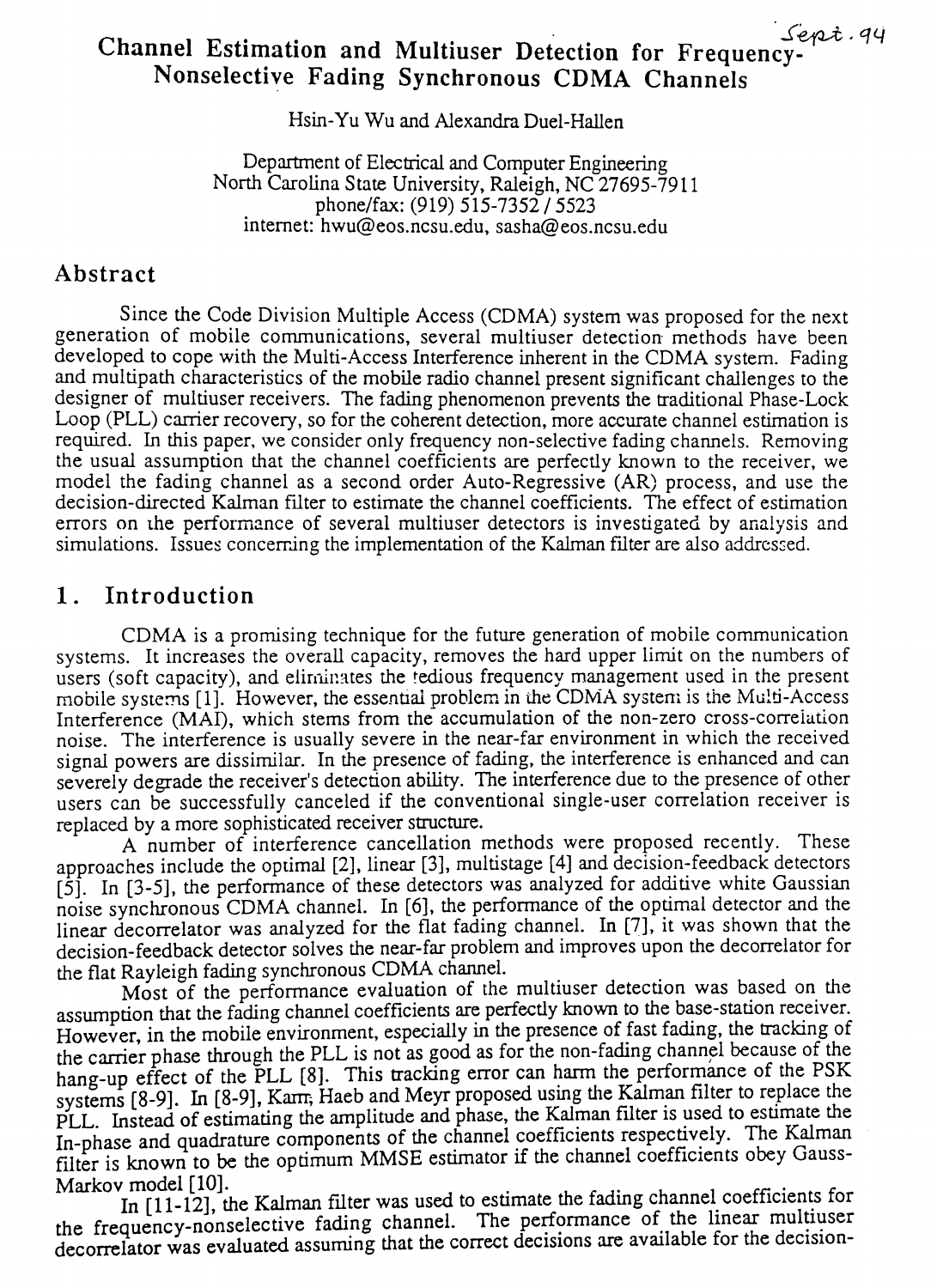directed estimator. The BER was shown to be heavily dependent on the estimation error. In this paper, we also concentrate on the frequency-nonselective fading channel. We examine the effect of the estimation error and the actual decisions on the performance of the decorrelator the two-stage detector and the decision-feedback detector.

The paper is arranged as follows. In section 2, we review the synchronous CDMA model and several multiuser detector structures. In section 3, we formulate the signal model of the flat fading channel, and show how the Kalman filter can be used to estimate the channel coefficients. Some implementation issues are discussed. The theoretical BER for multiuser detectors and the actual simulation results are presented in section 4.

## 2. Synchronous CDMA System Model and Multiuser Detectors

Consider a synchronous CDMA system with K users for a Rayleigh fading channel. The received signal is given by

$$
r(t) = \sum_{i=0}^{\infty} \sum_{n=1}^{K} C_n(i) b_n(i) s_n(t - iT) + n(t),
$$

where C<sub>n</sub>(i) is the complex fading coefficient,  $b_n(i)$  is the information bit of the n-th user drawn from  $\{+1,-1\}$ ,  $s_n(t)$  is the normalized signature waveform of the n-th user (the energy of  $s_n(t)$  is one), and  $n(t)$  is the additive white Gaussian noise with power N<sub>0</sub>.

The front-end of a multiuser detector consists of a bank of matched filters. Each matched filter is designed to correlate each individual user's signature waveform. The output of the matched filter bank at the k-th sampling instance can be represented by the column vector y of length K:

$$
\mathbf{y}(k) = \mathbf{R}\mathbf{W}(k)\mathbf{b}(k) + \mathbf{n}(k),\tag{1}
$$

where the input vector  $b(k)$  consists of the information bits of K users. The matrix R has  $\infty$ 

components  $R_{1,m}$ =  $\int s_1(t) s_m(t) dt$  (1,m = 1, ..., K), the cross-correlations between the -00

signature waveforms of users 1 and m. The diagonal matrix  $W(k)$  has components  $W_{n,n}$  =  $\sqrt{E_{\mathfrak{b}_n}}$  IC<sub>n</sub>(k)1 exp(-j $\theta_n(k)$ ) (n=1,...,K), where E<sub>bn</sub> is the bit energy of user n. The vector n(k) is a K-dimensional complex Gaussian noise vector. We assume that the channel coefficients  $|C_n(k)| \exp(-j\theta_n(k))$  are constant during the transmission interval, and are generated by independent complex Gaussian random processes. The amplitude  $|C_n(k)|$  is Rayleigh distributed, and the phase  $\theta_n(k)$  is uniform on [0,2 $\pi$ ).

We consider three multiuser detectors: the decorrelator, the two-stage detector and the decision-feedback detector. The linear decorrelator [3] can be obtained by multiplying the signal (1) by the inverse of the correlation matrix  $R$ :

$$
\mathbf{z}(k) = \mathbf{R}^{-1} \mathbf{y}(k) = \mathbf{W}(k)\mathbf{b}(k) + \mathbf{v}(k),\tag{2}
$$

where the noise vector  $v(k) = R^{-1}n(k)$ . The decision for the n-th user is made by  $\hat{b}_{n}(k) = sgn(\text{Re}[z_{n}(k) \hat{C}_{n}(k)])$ , where  $\hat{C}_{n}(k)$  is the estimate of the channel coefficient  $C_{n}(k)$ . n The output of the decorrelator for the n-th user,  $z_n(k)$ , contains no interference from other users; however, the colored Gaussian noise v(k) is enhanced.

The two-stage detector considered here uses the decorrelator as the first stage [4]. The tentative decisions obtained from the output of the decorrelator are then used to reconstruct the MAI in the second stage. The reconstructed MAI is subtracted from the output of the matched filter bank. The final decisions are made after canceling the interference.

The decision-feedback detector first arranges the users in the descending energy order:  $|W_{1,1}(k)| \ge |W_{2,2}(k)| \ge ... \ge |W_{K,K}(k)|$  (the estimates of the energies are used in the actual implementation), and then performs the Cholesky factorization of the matrix  $R(k)$  to find the noise-whitening filter  $(F(k)^T)^{-1}$  (i.e.,  $R(k)=F^T(k)F(k)$ ) [5,7]. Note that the matrix  $R(k)$  varies with the sampling time k depending on the energy order. This was not the case for the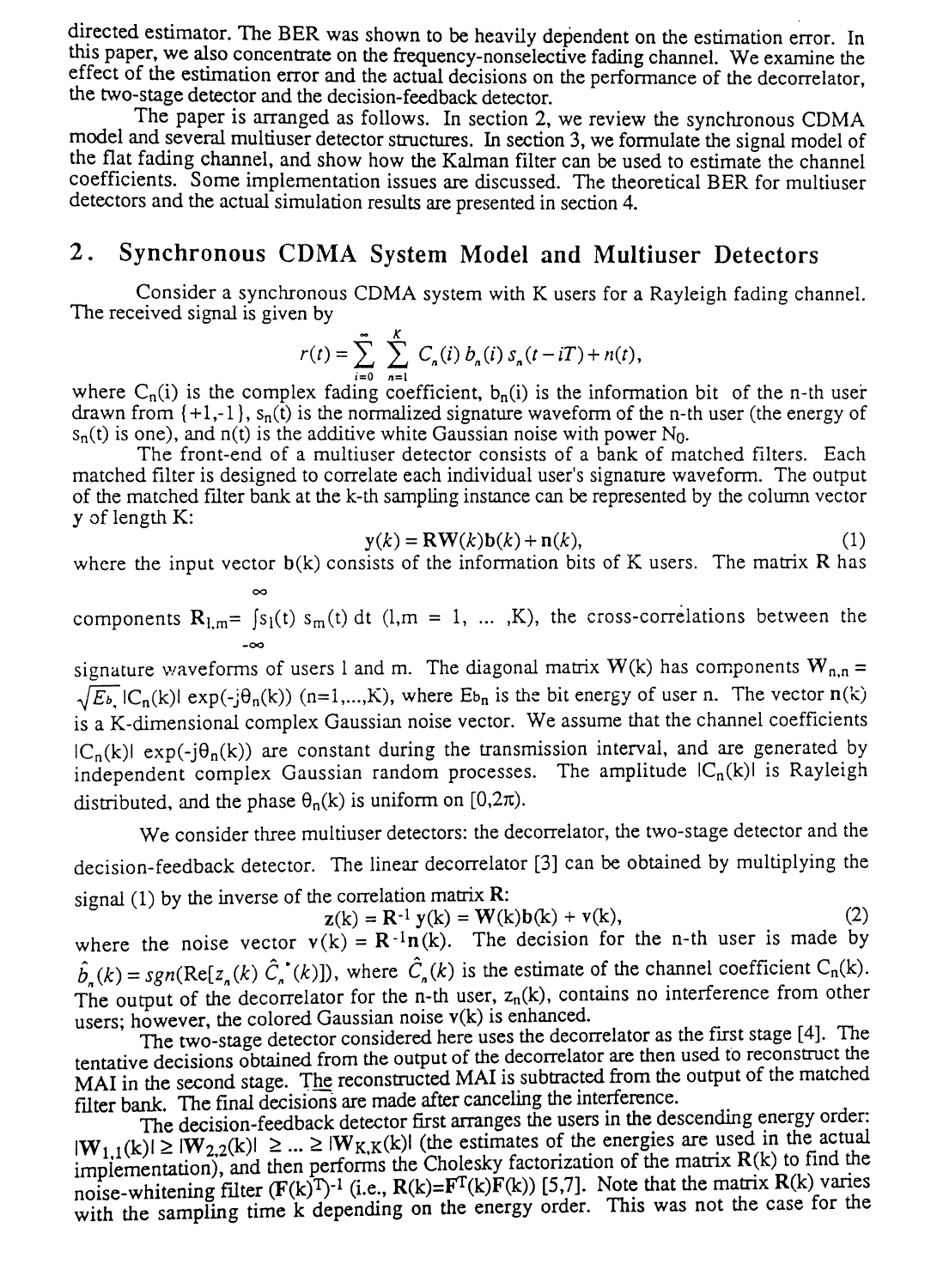decorrelator and the two-stage detector. If the noise-whitening filter is applied to the matched filter output  $y(k)$ , the resulting output vector is

$$
\tilde{\mathbf{y}}(k) = \mathbf{F}(k)\mathbf{W}(k)\mathbf{b}(k) + \tilde{\mathbf{n}}(k),
$$
\n(3)

where F(k) is a left lower triangular matrix with its entries denoted by f<sub>ij</sub>(k), and  $\tilde{\mathbf{n}}(k)$  is white complex Gaussian noise vector. The lower triangular structure of  $F(k)$  leads to the successive interference cancellation. The signal of each user in (3) is free from interference due to weaker users. The first user (the strongest user) can make the decision first since it does not contain any interference from the other users  $(\tilde{y}_1(k) = f_{11}(k)\sqrt{E_{b_1}} C_1(k)b_1(k) + \tilde{n}_1(k))$ . Using the decision of the first user, the second strongest user can cancel the interference due to the first user. Similarly, the multiuser interference in the signal of the n-th user can be completely deleted if decisions of the users 1 to n-1 are correct

## 3 . Channel Estimation

Channel estimation is an essential problem for the coherent detection. For the three detectors described in section 2, the estimates  $\hat{C}_n(k)$  are required to make reliable decisions. In particular, for mobile communications where channel varies rapidly, the performance of a receiver depends heavily upon the accuracy of the channel estimation. We use the Kalman filter, which, unlike the LMS and the RLS algorithms, incorporates the channel dynamics to compute the least mean square estimation error and the channel estimates.

#### Signal model of a fading channel and the Kalman filter

The power spectrum of a Rayleigh flat fading channel contains narrow band spectral peaks upon the maximum Doppler frequencies [13]. A simple signal model which describes the spectral peak behavior is a lightly damped second order AR process [14]. Once the fading channel model is determined, the Kalman filter is ready to implement

For user n (n is not shown for simplicity), the discrete-time signal model of the flat fading channel coefficient is given by a second order Auto-Regressive (AR) process:

$$
C(k) = -a_1 C(k-1) - a_2 C(k-2) + w(k)
$$
\n(4)

The 2nd order AR process can also be expressed as the Gauss-Markov model,

$$
\mathbf{X}(k+1) = \mathbf{F}\ \mathbf{X}(k) + \mathbf{G}\ w(k)\tag{5}
$$

where  $\mathbf{X}(k) = [C(k) C(k-1)]^T$  is the state variable,  $\mathbf{F} = \begin{bmatrix} -a_1 & -a_2 \\ 1 & 0 \end{bmatrix}$  and  $\mathbf{G} = \begin{bmatrix} 1 \\ 0 \end{bmatrix}$  are model

parameter matrices. The measurement used to estimate the channel coefficients is the output of the decorrelator for user n. This signal can be expressed as

$$
z(k) = \sqrt{E_b} b(k)C(k) + v(k) = H'(k) X(k) + v(k),
$$
 (6)

where  $H(k) = \sqrt{E_b} b(k) [1 \ 0]^T$ , and v(k) is the Gaussian noise at the output of the decorrelator with variance  $N_0[R^{-1}]_{n,n}$ .

Once the fading model  $(5)$  and the measurements  $(6)$  are acquired, the Kalman filter can be used as the channel estimator. The estimates are generated recursively by the following equations [10]:

$$
\mathbf{M}(k) = \Sigma(k) \mathbf{H}(k) [\mathbf{H}'(k) \Sigma(k) \mathbf{H}(k) + R]^{-1},
$$
 (7)

Kalman filter gain:  $K(k) = F M(k)$ , (8)

$$
\hat{\mathbf{X}}(k+1) = [\mathbf{F} - \mathbf{K}(k) \mathbf{H}'(k)] \hat{\mathbf{X}}(k) + \mathbf{K}(k) z(k),
$$
\n(9)

Error Covariance:  $\Sigma(k + 1) = \mathbf{F} [\Sigma(k) - \mathbf{M}(k) \mathbf{H}'(k) \Sigma(k)] \mathbf{F}' + \mathbf{G} \mathbf{Q} \mathbf{G}'$  (Ricatti equation), (10)

where R and Q are the variances of the excitation noise and channel noise, i.e.,  $R = E(|v(k)|^2)$ ,  $Q = E(|w(k)|^2)$ .<br>The structure of the decorrelator with the Kalman channel estimator is shown in Figure

1. It is convenient to use the output of the decorrelator  $z(k)$  as the input of the Kalman filter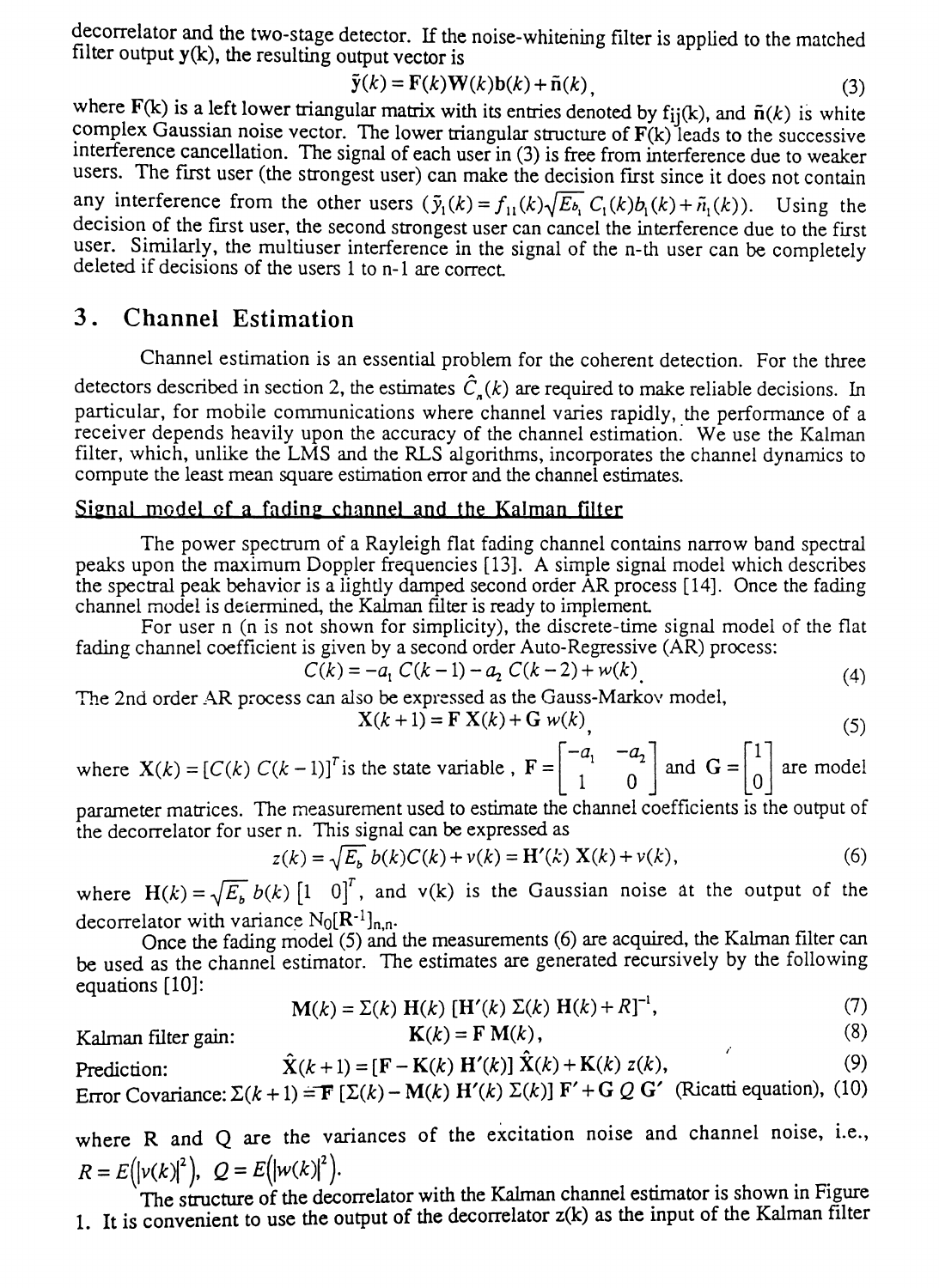since it does not contain MAI shown in (2). The measurement  $z(k)$  is the same as for the single user case except for the enhanced noise. Therefore, the channel estimate of each user can be obtained separately, i.e., joint estimation is not necessary. In [12], the outputs of the matched filter bank were used to estimate the channel coefficients; however, in this case, the joint estimation is required. The joint estimation involves the irreducible data dependency in updating the Kalman filter gain (8), the channel estimate (9), and the error covariance  $(10)$  $[12]$ . The matched filter bank is prone to make decision errors when the interference is high, so the unreliable decisions will lead to the inaccurate estimation. Compared with the non-joint estimation, it was shown in [15] that the joint estimation has only limited improvement in the estimation error in the high SNR region.

#### Implementation Issues

Equations (7-10) show that the channel estimates depend on the matrices  $F$ , G and  $H(k)$ . The matrix  $H(k)$  depends on the unknown data bit  $b(k)$ . When the estimator is in the training mode, the correct data bits are available. In the decision-directed mode, the decision  $\hat{b}(k)$  is used in place of b(k). In this section, we will discuss the details of the Kalman filter implementation.

#### (i) The Training Mode:

The main purpose of the training mode is to let the initial channel estimates converge to the channel coefficients (9). The error covariance matrix can also be computed at this time, and can later be used in the decision-directed mode. From (10), the error covariance matrix  $\Sigma(k)$ appears to be data-dependent since the matrix  $\Sigma(k)$  is dependent on the matrix  $H(k)$ . However, by examining (7) and (10) carefully, we observe that in our case, the product  $M(k)H(k)$  is given by the quadratic form which eliminates the data-dependency. Using this fact, we can show by a simple induction argument that the error covariance matrix  $\Sigma(K)$  does not depend of the transmitted data stream. This also implies that in the decision-directed mode, wrong decisions will not affect the error covariance matrix. Therefore, in principle, the steady state error covariance matrix can be computed off-line prior to the reception, and used in the decision-directed mode to save the computational load.

#### (ii) Decision-directed mode:

In the decision-directed mode, the data-dependent matrix  $H(k)$  is unknown, so it is replaced by  $\mathbf{\hat{H}}(k) = \sqrt{E_b} \hat{b}(k) \begin{bmatrix} 1 & 0 \end{bmatrix}^T$ , where  $\hat{b}(k)$  is the decision. The substitution modifies (7-9). The prediction equations are now given by (11-13),

$$
\hat{\mathbf{M}}(k) = \Sigma(k) \hat{\mathbf{H}}(k) \left[ \hat{\mathbf{H}}'(k) \Sigma(k) \hat{\mathbf{H}}(k) + R \right]^{-1}
$$
\n(11)

Kalman filter gain: 
$$
\hat{\mathbf{K}}(k) = \mathbf{F} \hat{\mathbf{M}}(k)
$$
 (12)

Prediction:  $\hat{\mathbf{X}}(k+1) = [\mathbf{F} - \hat{\mathbf{K}}(k) \hat{\mathbf{H}}'(k)] \hat{\mathbf{X}}(k) + \hat{\mathbf{K}}(k) z(k)$  (13)

Note that this does not affect the steady-state covariance matrix as discussed in the previous section. One should note that the stationarity of the error covariance does not imply 
$$
1 - \sum_{n=1}^{N} |S(n) - \hat{S}(n)|^2
$$
.

that the "measured" mean square error (MSE) 
$$
\left(\frac{1}{N} \sum_{k=1}^{N} |C(k) - \hat{C}(k)|^2 \right)
$$
 approaches the

theoretical MSE  $\Sigma(k)_{1,1}$ . Actually the measured MSE sometimes may be much larger than the theoretical MSE. When the measured MSE is much larger than the theoretical one, an interesting "reversal" phenomenon occurs. The term "reversal phenomenon" refers to the fact that the estimates are close to the opposites of the actual channel coefficients (phase shift of  $\pi$ ). It is illustrated in Figure 2. The channel estimates and channel coefficients are reversed between iteration 300 and 600. During this interval, almost all the decisions are incorrect. Observations show that the reversal phenomenon starts during the deep fades, i.e., when the magnitudes of the channel coefficients are quite small. In the deep fades, the decision errors are likely to occur, and the Kalman estimator will produce the inaccurate estimates, which in turn will cause the subsequent decision errors.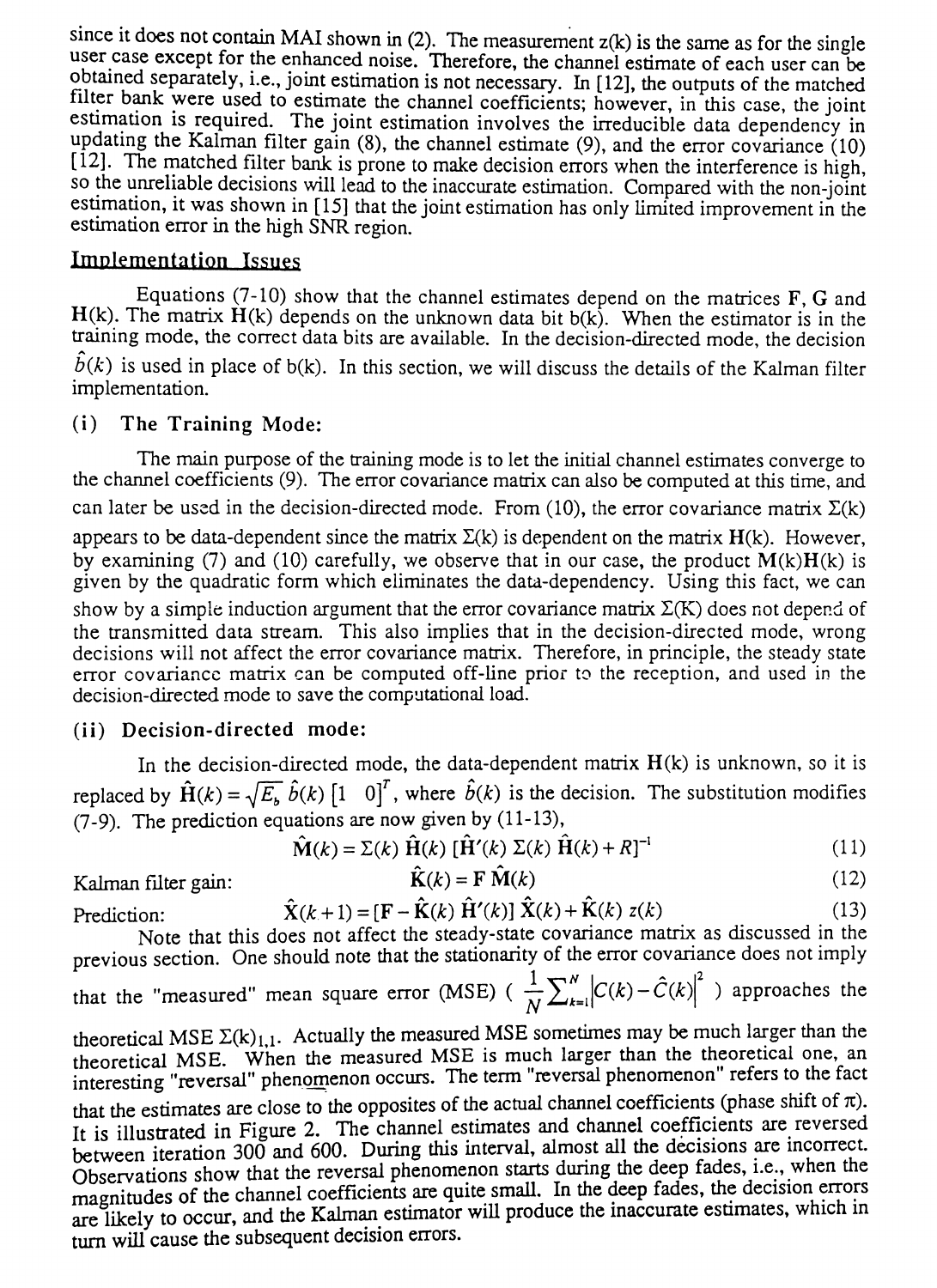The following arguments explain the reversal phenomenon. Substituting the output of the decorrelator (6) into  $(13)$  (ignoring the noise term), we have

$$
\hat{\mathbf{X}}(k+1) = \mathbf{F}\hat{\mathbf{X}}(k) + \hat{\mathbf{K}}(k) \{ \mathbf{H}(k) \mathbf{X}(k) - \hat{\mathbf{H}}(k) \hat{\mathbf{X}}(k) \}
$$
\n(14)

Suppose the decision is wrong, i.e.,  $\hat{b}(k) = -b(k)$ . Then  $\hat{H}(k) = -H(k)$ , and (14) becomes

$$
\mathbf{X}(k+1) = \mathbf{F}\ \mathbf{X}(k) - \mathbf{K}(k)\ \mathbf{H}(k)\{\ \mathbf{X}(k) + \ \mathbf{X}(k)\ \} \tag{15}
$$

The sum of the actual channel coefficient state vector  $X(k)$  (5) (without the noise term  $w(k)$ ) and the estimate (15) gives

$$
\mathbf{X}(k+1) + \mathbf{\hat{X}}(k+1) = \{ \mathbf{F} - \mathbf{\hat{K}}(k) \mathbf{\hat{H}}(k) \} \{ \mathbf{X}(k) + \mathbf{\hat{X}}(k) \}
$$
(16)

If the Kalman filter is stable, i.e., the magnitudes of all the eigenvalues of the matrix  $\mathbf{F} - \hat{\mathbf{K}}(k) \hat{\mathbf{H}}(k)$  are less than one,  $\mathbf{X}(k) \rightarrow -\hat{\mathbf{X}}(k)$  as k increases. Thus, the sequence of the incorrect decisions may trigger the reversal phenomenon.

On the other hand, if the decision is correct, then  $\hat{H}(k) = H(k)$ , (14) becomes

$$
\hat{\mathbf{X}}(k+1) = \mathbf{F} \; \hat{\mathbf{X}}(k) + \hat{\mathbf{K}}(k) \; \hat{\mathbf{H}}(k) \{ \mathbf{X}(k) - \hat{\mathbf{X}}(k) \}
$$
\n(17)

Subtracting (17) from (5), we obtain

$$
\mathbf{X}(k+1) - \hat{\mathbf{X}}(k+1) = \{ \ \mathbf{F} \ -\hat{\mathbf{K}}(k) \ \hat{\mathbf{H}}(k) \ \} \{ \ \mathbf{X}(k) - \hat{\mathbf{X}}(k) \ \}
$$
 (18)

Equation (18) implies that a sequence of correct decisions will result in the estimate  $\hat{X}(k)$ approaching the actual channel coefficient  $X(k)$  provided that the ignored noise terms are small. These arguments and the experimental results show that a few consecutive errors in the deep fades are likely to trigger the reversal phenomenon. Once the reversal of the channel coefficients is established, the incorrect decisions continue to occur, even when the channel is "outside" the deep fades. This is due to the fact that the decision is given by  $\hat{b}(k) = sgn(\text{Re}[z(k)]\hat{C}^*(k))$ . When the estimate  $\hat{C}(k) \approx -C(k)$ , the decision is likely to be  $\hat{b}(k) = -b(k)$ . The reversal typically continues until another deep fade during which several

"decision errors" (which are actually the correct decisions) may disrupt the convergence in (16) and allow the estimator to recover back to (18).

To avoid the reversal, we set up a threshold level P. When the amplitude of the current channel estimate becomes smaller than the threshold level  $(|\hat{C}(k)| < P)$ , i.e., the channel is in a deep fade, the transmitter is informed to send a training bit next time. The transmission throughput is related to the threshold level. The higher the threshold level, the lower the throughput.

#### 4. Performance Analysis

The fading channel model is given by a second order AR process with a1=-1.9935, a2=0.996. The model corresponds to a second order IIR filter with poles given by  $r_{d}e^{\pm j\omega_{d}T}$ , where rd=0.998 and normalized fading rate  $\omega_dT=2\pi f_dT=0.0503$  [14]. The data rate is 10 kb/s and maximum Doppler shift  $(f_d)$  is 80 Hz.

The synchronous CDMA system has 2 users. We consider two cases. In the first case, the MAI is moderate, and the cross-correlation between the signature waveforms r=0.3. In the second case, the MAI is strong,  $r=0.9$ . We examine the performance of the multiuser detectors with Kalman channel estimators by computing the theoretical limits and by simulations.

#### Theoretjcal Results

When the channel coefficients are estimated using the MMSE criterion, the BER of the decorrelator for user n was given by [11]:

$$
PE_{dec,BPSK} = \frac{1}{2} [1 - \sqrt{\frac{1 - \Gamma_n}{1 + [\mathbf{R}^{-1}]_{n,n} / \overline{\gamma}_n}} ]
$$
(19)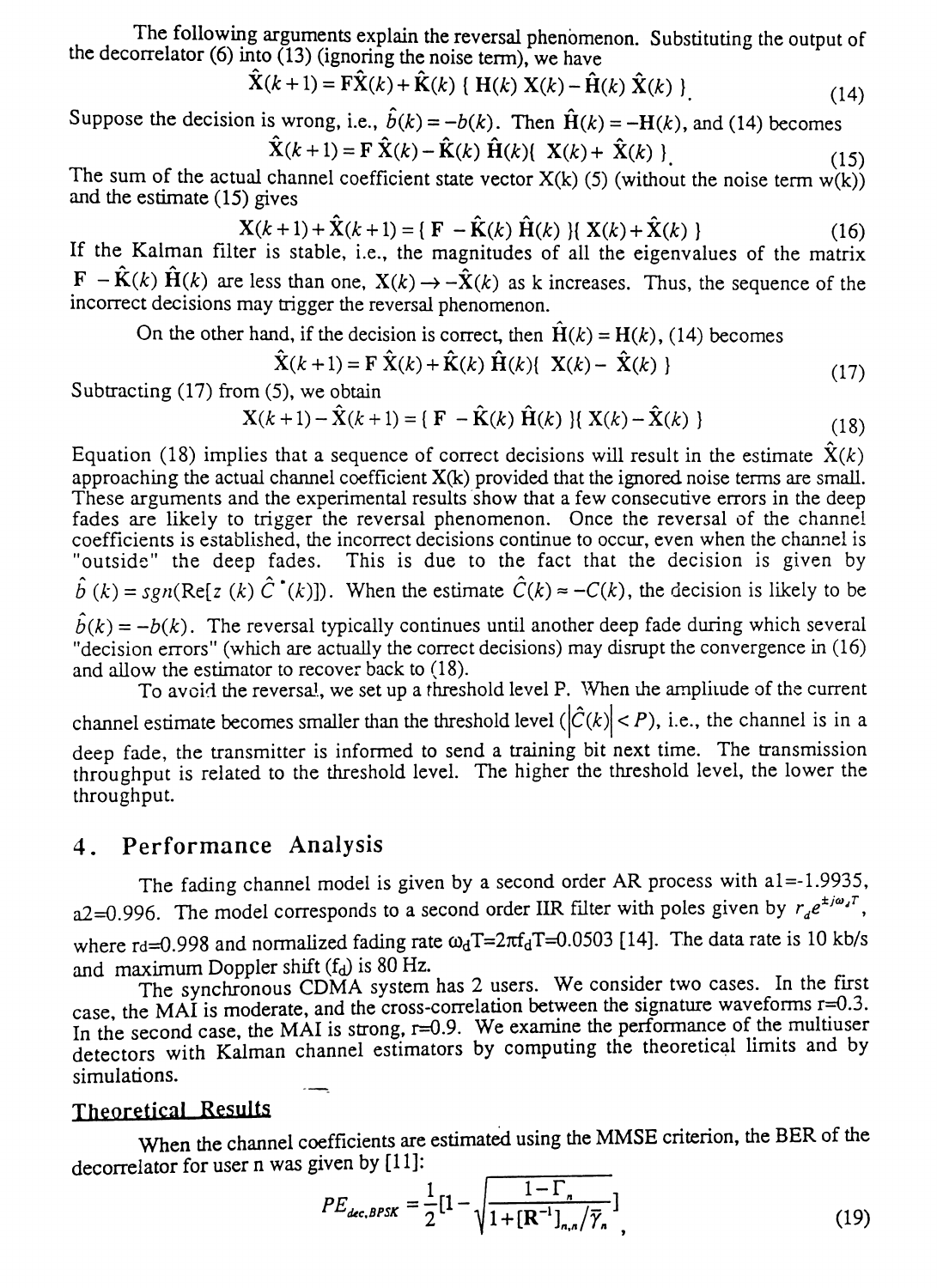where  $[\mathbf{R}^{-1}]_{n,n}$  is the n-th diagonal element of the inverse of the cross correlation matrix,  $\overline{\gamma}_n$  is the average SNR defined by  $E_{b_n} E(|C_n(k)|^2)/N_0$ , and  $\Gamma_n$  is the normalized estimation error variance for the n-th user, defined by

$$
\Gamma_n = \frac{E\left(\left|C_n(k) - \hat{C}_n(k)\right|^2\right)}{E\left(\left|C_n(k)\right|^2\right)}
$$

The steady-state estimation error variance can be calculated 'by the Ricatti equation (10). From the orthogonality principle of the MMSE estimator, i.e.,  $E(\hat{C}(k)e^{i}(k)) = 0$  where  $e(k) = C(k) - \hat{C}(k)$ , we obtain

$$
E(C(k)\hat{C}^*(k)) = E(\hat{C}(k)\hat{C}^*(k)) = (1 - \Gamma)E(|C(k)|^2)
$$
\n(20)

Equation (20) implies that the normalized covariance matrix of [C(k)  $\hat{C}(k)$ ] is  $\begin{bmatrix} 1 & 1-\Gamma \\ 1-\Gamma & 1-\Gamma \end{bmatrix}$  $1-\Gamma$   $1-\Gamma$ 

Assuming that C(k) and  $\hat{C}(k)$  are jointly Gaussian, we obtain the vector

$$
\begin{bmatrix} C(k) \\ \hat{C}(k) \end{bmatrix} = A \begin{bmatrix} w_1(k) \\ w_2(k) \end{bmatrix}
$$

(21)

where  $w_1(k)$  and  $w_2(k)$  are i.i.d. while Gaussian random variables, and  $AA^T = \begin{bmatrix} 1 & 1-\Gamma \\ 1-\Gamma & 1-\Gamma \end{bmatrix}$ . Using (21) and the Monte Carlo simulation technique, we generate the channel coefficients

 $C(k)$  and the corresponding channel estimates  $\hat{C}(k)$ , and calculate the BER of the decorrelator, the 2-stage and the decision-feedback detectors. The simulation results for the decorrelator agree with (19).

To compare with the differentially coherent modulation scheme for the fading channel, the decorrelator with DPSK is considered [12, 15]. The BER of this decorrelator is [12]

$$
PE_{dec,DPSK} = \frac{1}{2} [1 - \frac{\rho}{1 + [R^{-1}]_{n,n} / \overline{\gamma}_n}] \text{ where } \rho = \frac{E(C(k)C^{\bullet}(k-1))}{E(|C(k)|^2)}
$$

Figures 3 and 4 show the theoretical BER of these multiuser detectors with Kalman channel estimators for the two user channels with  $r=0.3$  and  $r=0.9$  receptively. With moderate MAI  $(r=0.3)$ , the decorrelator, the 2-stage and the decision-feedback detector have similar performance which is close to the single user system with the same imperfect channel estimation. For high MAI ( $r=0.9$ ), the 2-stage and the decision-feedback detectors outperform the decorrelator even when compared with the decorrelator with perfect channel estimation for SNR below 25dB. In high SNR region, the BER of all three detectors are similar. This probability error floor is mainly due to the irreducible mean square estimation error ( $\Gamma_n$  in (19)) rather than to the MAl [12, 15]. We also observe that multiuser detectors outperform the decorrelator with DPSK in both cases. Note that the BER of the three multiuser detectors are higher than the BER of the single user system. This is due to the fact that the noise component in the input to the channel estimator for the single user system is not enhanced as for the multiuser detectors. Therefore, the single user system has smaller estimation error and lower BER. In summary, the performance gains of the 2-stage and the decision-feedback detectors are still preserved. However, the improvement with respect to the decorrelator is not as significant as for the perfect-estimation case.

### **Actual Simulation Results**

The error covariance matrix used in the decision-directed mode is computed during training (about 100 iterations) and could be computed off-line. The threshold level is set in the following way. Suppose that the amplitude of the channel coefficient and the channel estimate are approximately the same. Using (6), we can compute the probability of error when the amplitude of the channel coefficient ICI=P. We choose the threshold level P so that this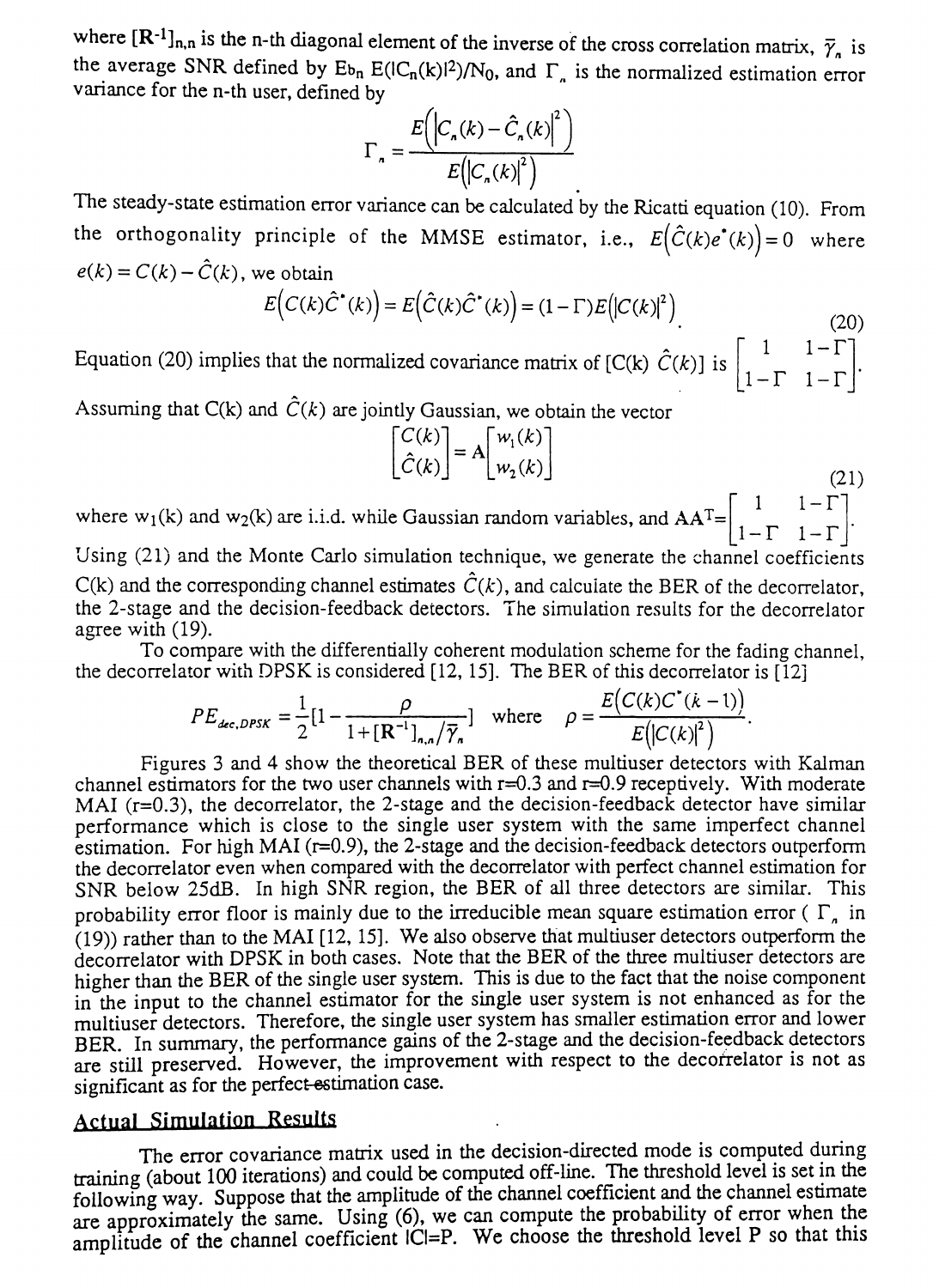probability is  $10^{-2}$ . Thus, we avoid the situations when the channel undergoes deep fades. For example, for the two-user case with cross-correlation r, this criterion leads to

probability is 10<sup>-2</sup>. Thus, we avoid the situations when the channel undergoes deep fades.<br>For example, for the two-user case with cross-correlation r, this criterion leads to<br> $Q(\sqrt{\frac{P^2 E_b}{N_0/2}}(1-r^2)) = 10^{-2}$ . If the am

 $b(k+1)$  sent by the transmitter is used for retraining. Although this is not a realistic ARQ protocol, It gives an upper bound on the throughput (the ratio of the number of data bits to the number of all transmitted bits  $(data+training)$ . Table 1 shows the throughputs given this threshold criterion. Note that the throughput of the decorrelator with  $r=0.9$  is much lower than the throughput of the single user system in the low SNR region. This is due to the noise enhancement in the output of the decorrelator.

| Average SNR (dB)               |                |       | 51    | 2 Ol<br><u>.</u> | 25I   | 3 Ol  | 35    |
|--------------------------------|----------------|-------|-------|------------------|-------|-------|-------|
| Throughput(%) 2 user $(r=0.3)$ | Single user    | 86.91 | 95.8  | 98.61            | 99.5  | 99.8  | 99.9  |
|                                |                | 86.1  | 95.31 | 98.51            | 99.5  | 99.81 | 99.9  |
|                                | user $(r=0.9)$ | -.31  | 79.6I | 92.9             | 97.71 | 99.31 | 99.71 |

Table 1: Throughputs of the single user system and the decorrelator (2 user) for the simulation shown in Figure 5.

Figure 5 shows the actual simulation results. Compared with the theoretical results, the BER are lower because the receivers do not make decisions during deep fades. The BER of the decorrelator ( $r=0.3$ ) is very close to that of the single user system. We did not encounter any reversals during the simulation with 106 bits. However, the probability of reversal is still under investigation.

### 5 . Work in Progress

In this paper, we use the Kalman filter as the channel estimator for the Rayleigh flat fading channel. The error propagation problem (termed the "reversal phenomenon") present in the decision-directed mode was found to be a major obstacle to the reliable performance of this estimator. To prevent this problem, we set up a threshold to avoid the deep fades. Another method, the DPSK with coherent detection, is under the investigation. This is due to the fact that the reversal (phase shift of  $\pi$ ) will not affect the difference between the phases of two consecutive bits. Our future study will concentrate on practical considerations, such as applying Kalman filter and other estimation methods to the Jakes' fading model, and investigating the performance of multiuser detectors for asynchronous multipath fading channels.

## Acknowledgments and Support

The authors would like to acknowledge Prof. Tom Alexander for valuable discussions. Support for this work was provided by the ECE Department and the Center for Communications and Signal Processing of the North Carolina State University.

## References

- [1] W.c.Y. Lee, "Overview of Cellular CDMA," *IEEETransactions on Vehicular* Technology, VOL. 40<del>, N</del>0. 2, May 1991.
- [2] S. Verdu, "Minimum Probability of Error for Asynchronous Gaussian Multiple-Access Channel," *IEEE Transactions on Information Theory,* Vol. IT-32; No.1, Jan. 1986, pp. 85-96.
- [3] R. Lupas, S. Verdu, "Linear Multiuser Detectors for Synchronous Code-Division Multiple-Access Channel," *IEEETransactions on Information Theory,* Vol. IT-35, No. 1, Jan. 1989, pp. 123-136.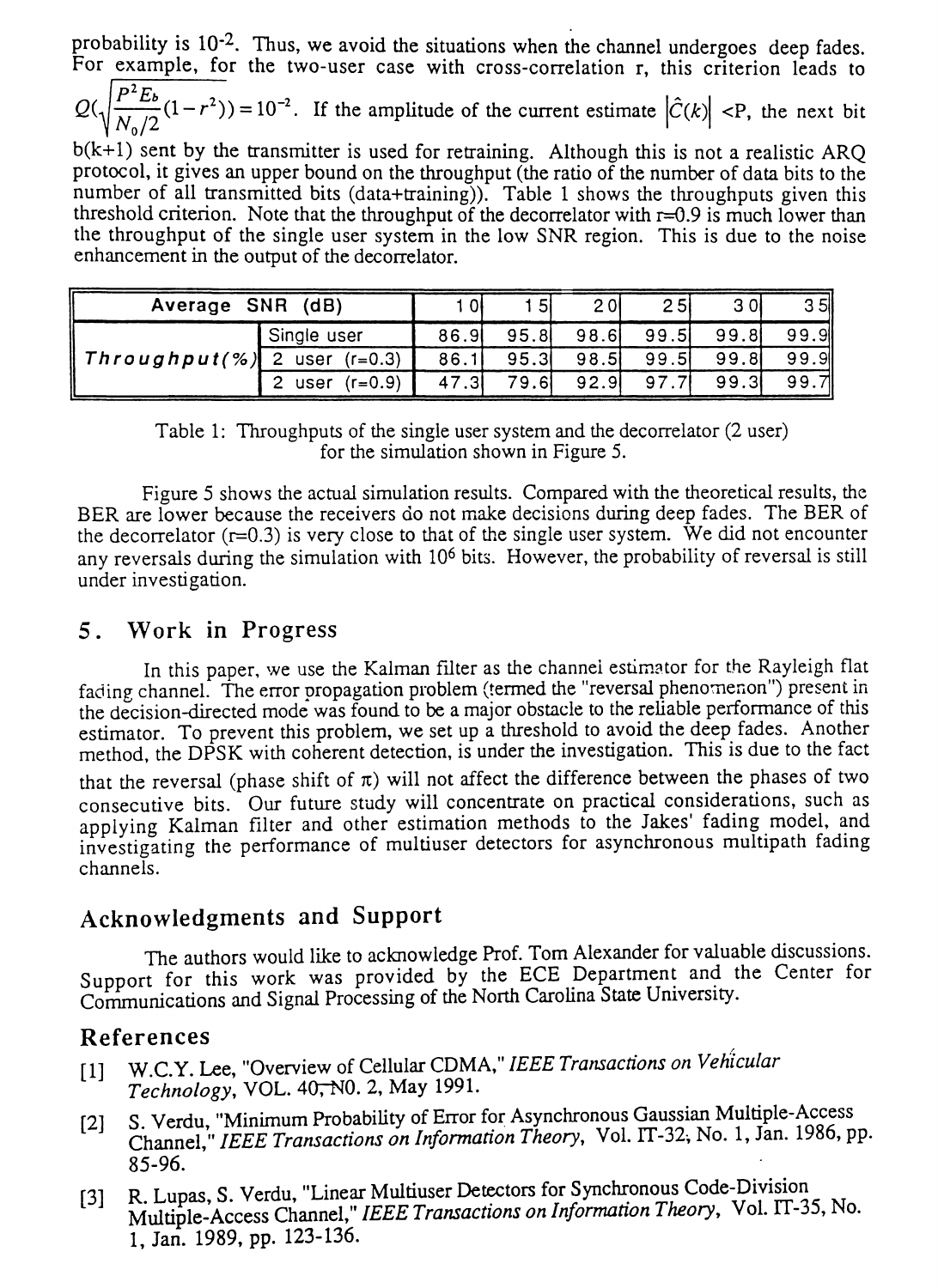- [4] M. K. Varanasi, B. Aazhang, "Near-optimum Detection in Synchronous Code-Division Multiple Access Channel," *IEEE Transactions on Communications,* Vol. COM-39, No. 5, May 1991, pp. 725-736.
- [5] A. Duel-Hallen, "Decorrelating Decision-Feedback Multiuser Detector for Synchronous Code-Division Multiple Access Channel," *IEEE Transactions on Communications,* Vol. COM-41, No. 2, Feb. 1993, pp.285-290.
- [6] Z. Zvonar, D. Brady, "Multiuser Detection in Single-Path Fading Channels," submitted to *IEEE Transactions on Communications.*
- [7] H-Y Wu, A. Duel-Hallen, "Performance of Multiuser Decision-Feedback Detectors for Flat Fading Synchronous CDMA Channels," Proc. of the 28th Annual Conference on *Information Sciences and Systems,* Princeton University, Princeton, NJ, March 1994.
- [8] R. Haeb, H. Meyr, "A systematic Approach to Carrier Recovery and Detection of Digitally Phase Modulated Signals on Fading Channels," *IEEE Transactions on Communications,* YOL. 37, NO.7, July 1989, pp748-754.
- [9] P.Y. Kam, "Optimal Detection of Digital Data Over the Nonselective Rayleigh Fading Channel with Diversity Reception," *IEEE Transactions on Communications,* VOL. 39, NO.2, February 1991, pp214-219.
- [10] B.D.O.Anderson and J.R.Moore, *Optimal Filtering,* NJ: Prentice-Hall, 1979.
- [11] z. Zvonar, D. Brady, "A Comparison of Differentially Coherent and Coherent Multiuser Detection With Imperfect Phase Estimates in a Rayleigh Fading Channel," *Proceedings of the* 1993 *International Symposium on Information Theory,* p.48
- [12] Z. Zvonar, M. Stojanovic, "Performance of Multiuser Diversity Reception in Nonselective Rayleigh Fading CDMA Channels," submitted to CfMC '94 (Globecom'94).
- [13] W.C.Jakes, Jr., *Microwave Mobile Communication*, John Wiley &Sons, New York, 1974, p75.
- [14] L. Lindbom, "Sirnplified Kalman Estimation of Fading Mobile Radio Channels: High Performance at LMS Computational Load," *IEEE ICASSP,* YOL. 3, pp352-355 April, 1993.
- [15] Z. Zvonar, *Multiuser Detection/or Rayleigh Fading Channels,* Ph.D. Thesis, Chapter 4, Northeastern University, Boston, Massachusetts, 1993.



Figure 1: The decorrelator with the Kalman estimators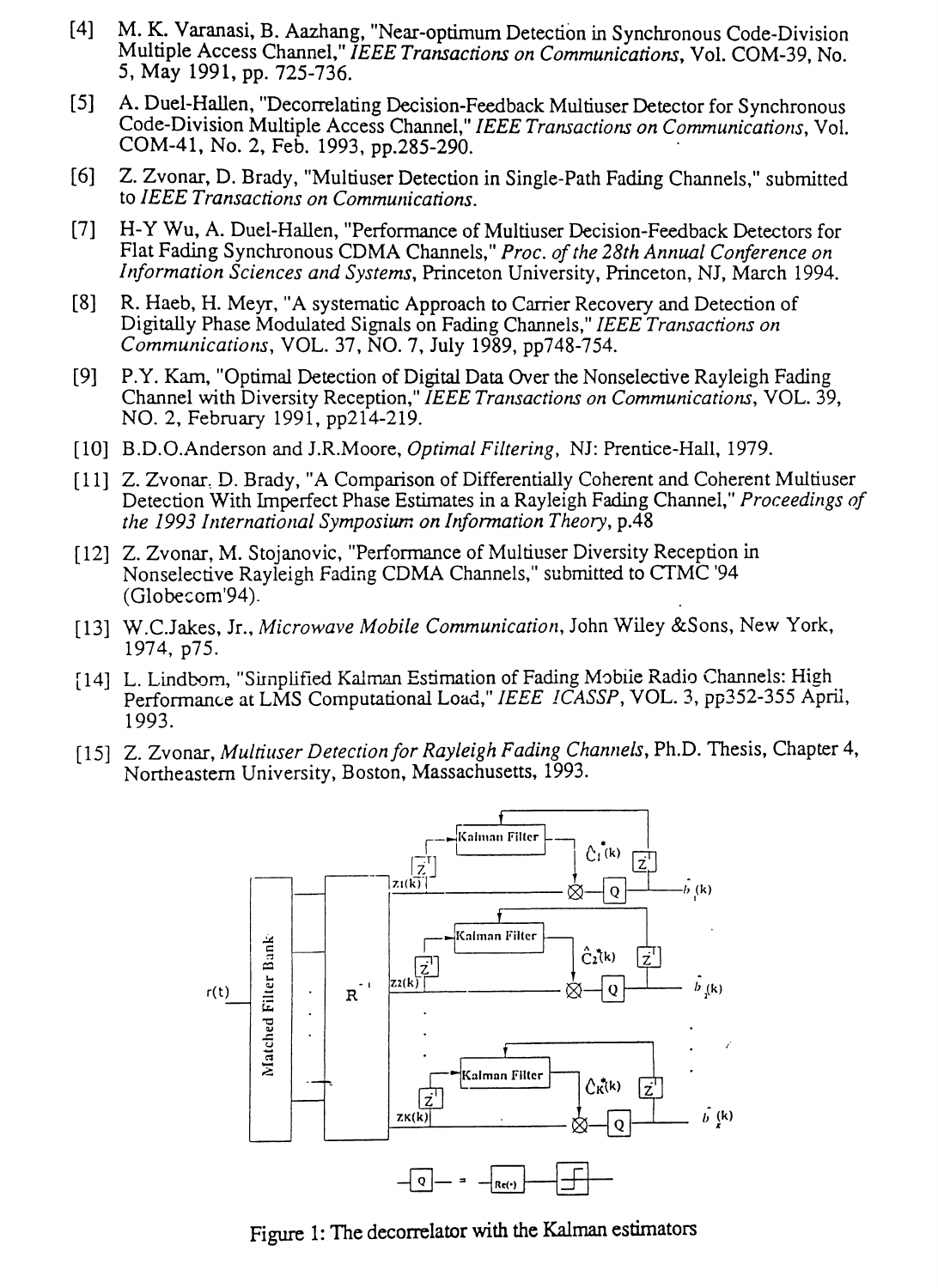

Figure 2: The reversal phenomenon of the Kalman estimator in the decision-directed mode



Figure 3: BER of multiuser detectors for a two-user channel (r=0.3)